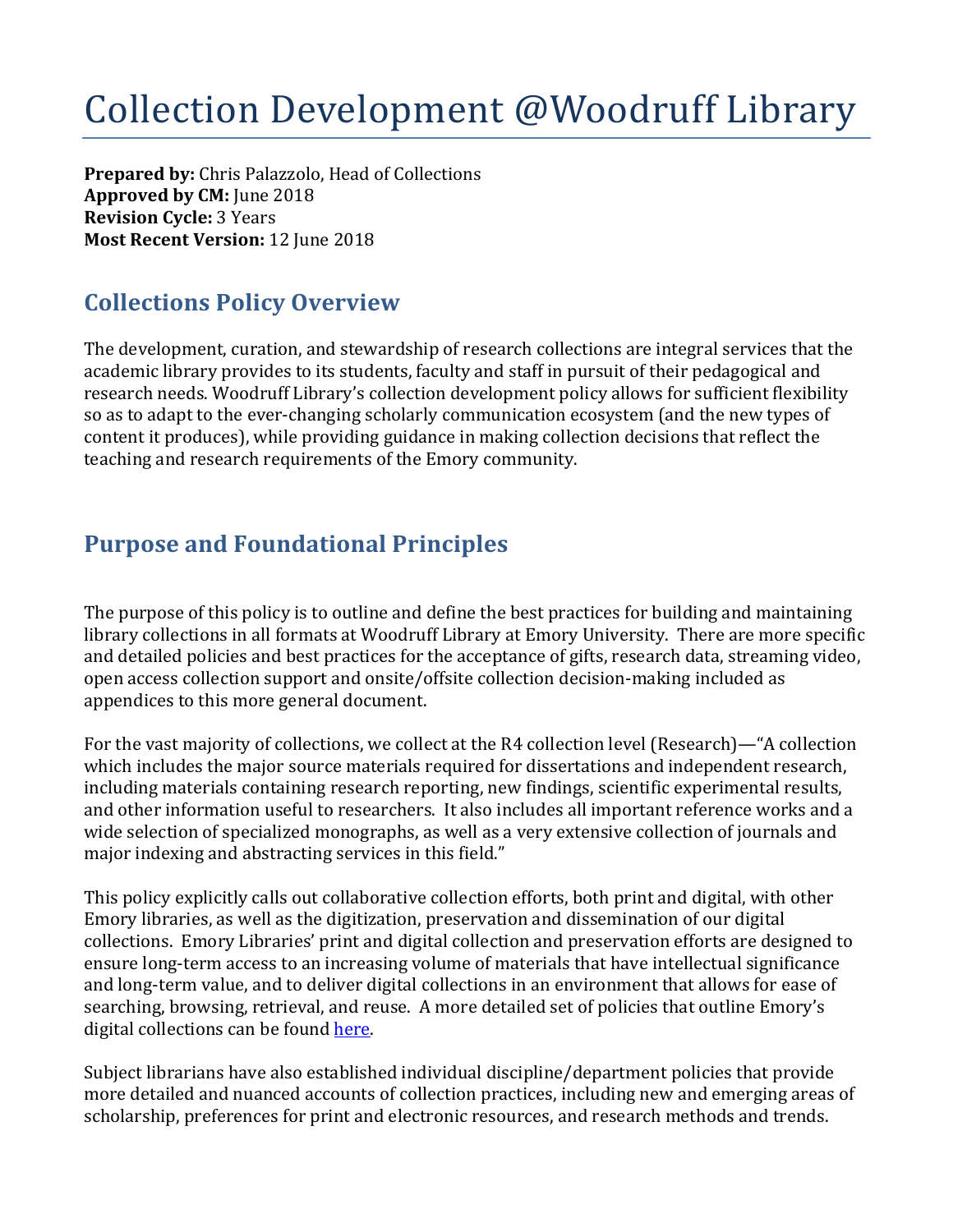### **Designated Communities**

The primary audience/community for Emory's Woodruff Library collection building efforts comprises the students, faculty, and staff of the university who are engaged in teaching, research, and service at the university. The secondary audience/community is defined as those individuals or institutions that possess some defined affiliation with Emory, include ARCHE institutions. Although these individuals may have some borrowing privileges, they are not a primary driver for collection development.

### **Principles**

First and foremost, there are certain principles, approved by subject librarians in early 2016, that inform the work of collection-building and management at Emory. These are:

- Develop, steward and sustain access to diverse collections that support research and learning at Emory
- Maintain and deepen assessment for our print and electronic collections to support deliberate collection decision-making
- Collaborate with the Emory community to make informed decisions regarding the purchasing and management of electronic and physical collections
- Remain flexible to support new and developing areas of research
- Support and maintain the balance between electronic and print resources in light of faculty and student preference
- Appreciate the demands placed on essential and integral support infrastructure in technical services (acquisitions, metadata, and electronic and continuing resources)
- Support financially open access initiatives, both locally and (inter)nationally.
- Facilitate and leverage access to other local Emory collections, as well as to other peer institutions and partnerships with national organizations and collaborative initiatives (e.g., print retention agreements and joint e-purchasing)
- Provide input to other library groups that provide virtual and physical access to our collections (i.e., Access and Core Services)
- Collect and curate collections in a variety of formats that reflect the transnational, interdisciplinary, and cross-cultural approaches of the academic departments/programs at **Emory University**
- Foster the acquisition of resources that address otherwise unarchived histories and underrepresented groups, on the grounds that capturing diverse points of view creates more complex and unbiased collections.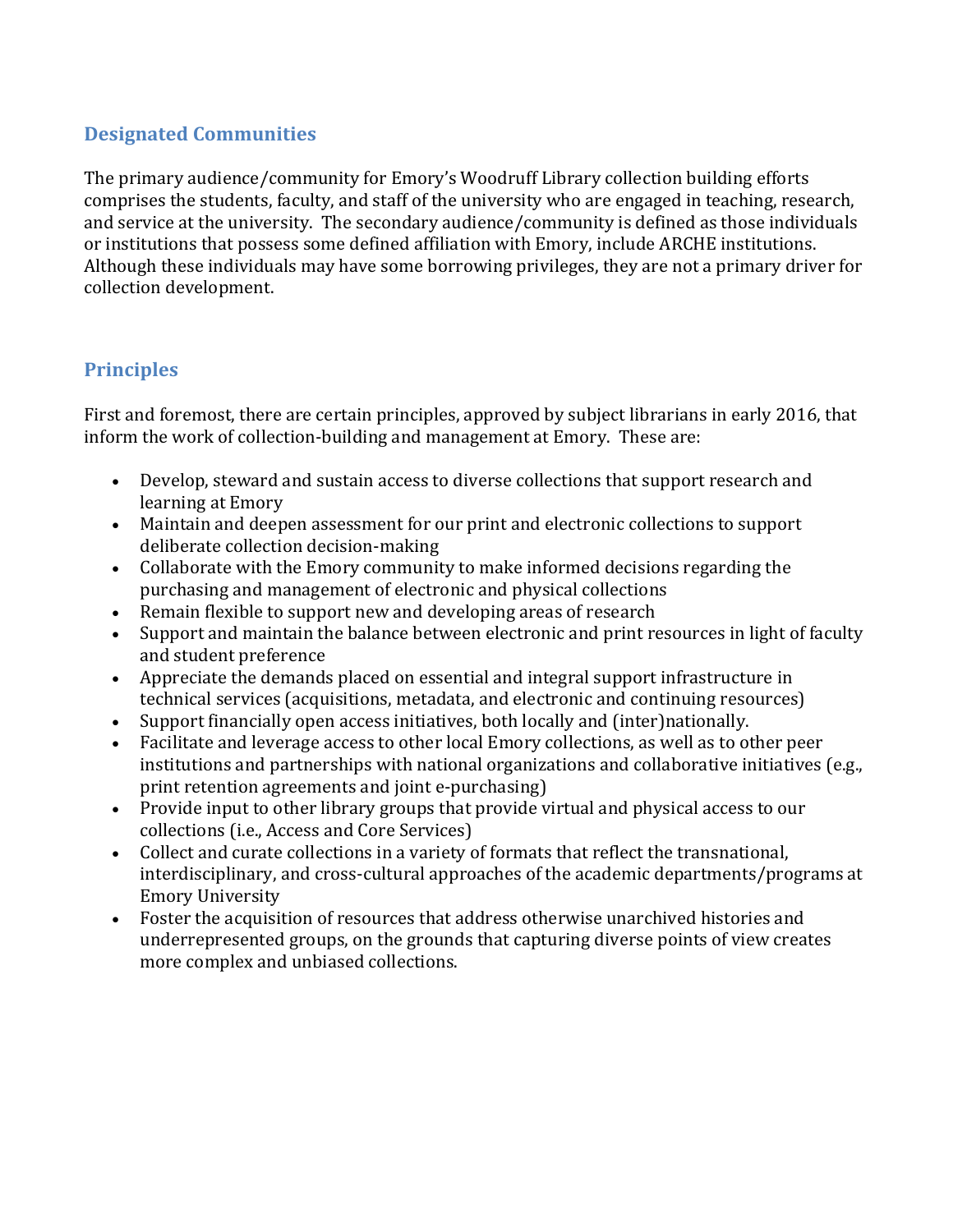### Language, Chronology, Geographic Coverage

### **Formats and Publication Type**

### **Print Materials (Monographs, Reference Materials)**

There is no explicit preference for print over e-books, although there is a preference for the acquisition of reference materials to be purchased in digital format as they tend to lend themselves better to the digital environment. Certain subject areas have become de facto more ebook oriented (e.g., such as the Sciences), and the collection in these disciplines reflects these changes in scholarly communication and dissemination.

### **Languages**

The collection has significant strengths in a number of foreign languages, including both Roman (French, Italian, German, Spanish, Portuguese) and non-Roman languages (Arabic, Chinese, Japanese, Hindi, Korean, Russian, and Hebrew). These collections are meant, in particular, to support the interdisciplinary needs of Emory's numerous area studies programs as well as the ethnic diversity of the student and faculty body.

### **Duplication**

In general, Woodruff Library does not purchase multiple copies of materials, although, print and electronic format of the same title may be acquired to meet demand and/or patron preference. In addition, there may be instances in which some format duplication is acceptable, or de-duplication not completely feasible. For example, duplicates of titles may be added if part of an important donor gift. We do not purchase translations of popular titles already in the collection, unless these are significant important works from the source language to English.

### **Criteria and Considerations for Purchase of Electronic Material**

There are a number of general criteria that Woodruff Library uses in assessing digital content for purchase:  $(1)$  cost,  $(2)$  uniqueness of content/duplication of content elsewhere,  $(3)$ authoritativeness, (4) relationship with print holdings, (5) quality of interface and content display, (6) accessibility (e.g., availability of MARC records), (7) availability of robust usage statistics,  $(8)$ IP-authentication and EZ-Proxy functionality, (9) use of content (limitations on printing, viewing, and downloading should be minimized), and (10) Interlibrary lending. Consortial licenses, such as NERL, are highly preferable to achieve better business and legal terms.

In particular, Woodruff Library focuses heavily on the acquisition of unique digital primary resource to support research and teaching in numerous disciplines. A concerted effort is made to replace old formats (e.g., microforms) with more accessible and searchable digital primary collections.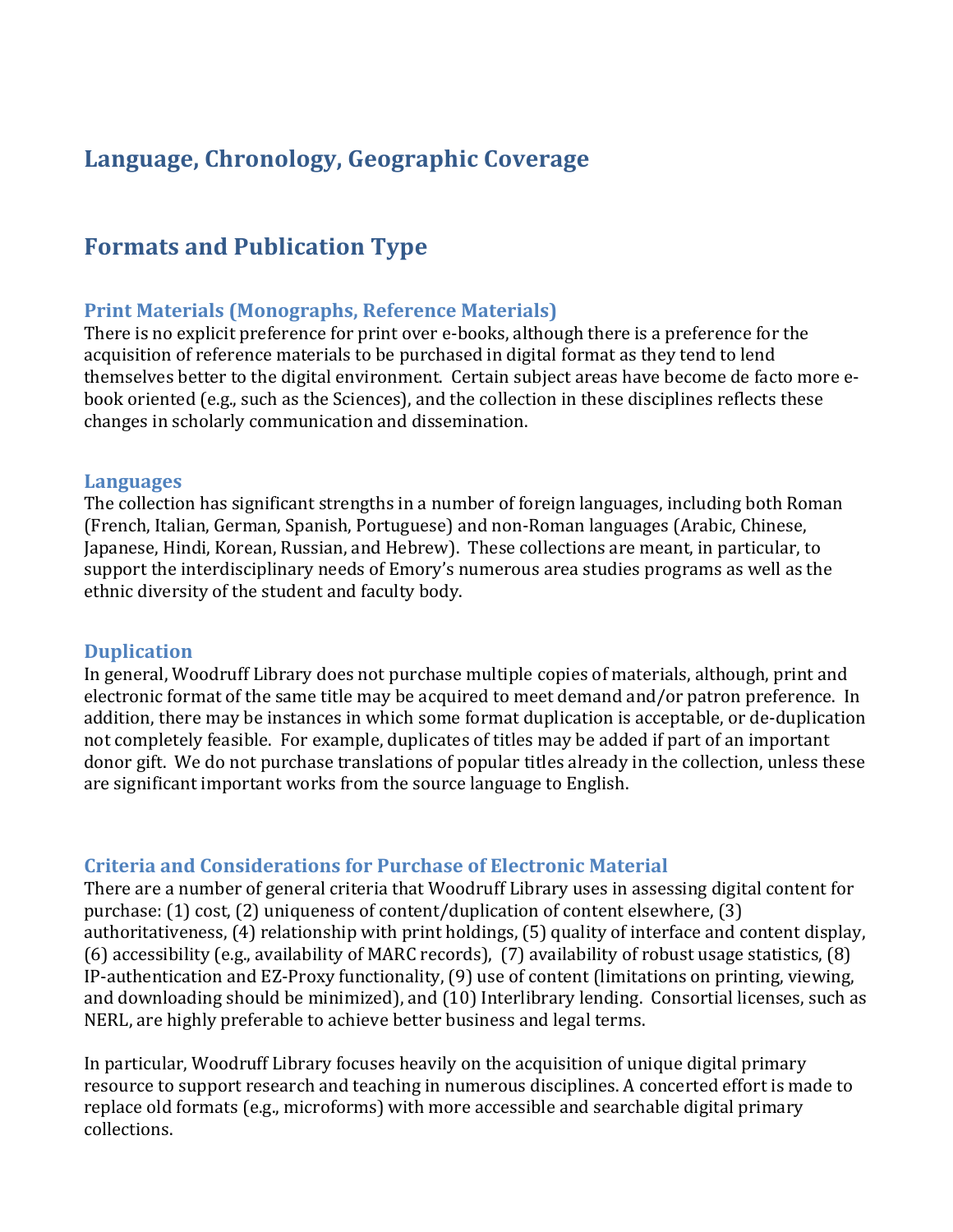### **Journals**

E-journals are preferred over print, provided that the publisher meets the criteria as set up by the Moving Beyond Paper initiative, started in 2007 ranging from whether content online meets or exceeds that in print and archival rights which grant perpetual access to the volumes/years subscribed. In making recommendations library staff also have taken into consideration the usage of the journal or book (both in print and electronic formats) and the usability of the content. We have significantly reduced our print subscription content, but realize that some existing subscriptions may or should not be able to be transferred to e-only due to availability of licenses, lack of archival rights, subscription purchase models, and/or preference of content use.

Backfiles for existing print archives are encouraged for purchase to provide better accessibility of journal content, even when this content exists in print form in the library's Library Service Center. Rather than deaccession print journals, preference is to move these to the shared Library Service Center. Per LSC policies, duplication with existing print runs at LSC should be minimized.

### **AV and Streaming Video**

Woodruff Library supports both physical and streaming video content. Preference for streaming video is third party hosting, where possible. Different use scenarios exist for the use of streaming video over physical media. The appendix on streaming video preferences (Appendix 5) addresses these scenarios. The Music and Media Library actively reviews content held in older formats for replacement with newer formats and/or streaming.

### **E-Books**

There is no preference for e-books over print titles. There is, however, a preference for e-book titles without digital rights management (DRM), with the caveat that not all titles can be purchased without DRM. If a non-DRM copy is unavailable then the best option is unlimited simultaneous user access. Woodruff Library actively replaces restricted aggregator e-book content with non-DRM content where possible. Subject librarians have latitude on purchasing e over print copies, based on their knowledge of their discipline's or individual faculty member's preference or intended use of the title. With that said, the library does manage several demand-driven programs and evidence-based programs and plans for e-book content, so as to increase available content that is not purchased by librarians or received as part of the approval plan.

E-Book packages are purchased on a one-off basis, but preference is not to significantly duplicate content. Preference is also that packages be purchased through the approval vendor, where possible, to manage duplication and cost. In addition, if possible, the library favors the additional ability to purchase one-off titles through the approval vendor.

For more detailed guidance on e-book purchasing, please see Appendix 5.

### **Other Materials (Government Documents, Data, Specialized Software)**

**Data:** Woodruff Library actively purchases data resources (individual datasets or aggregated data sources) to support quantitative research in the social sciences. Due to the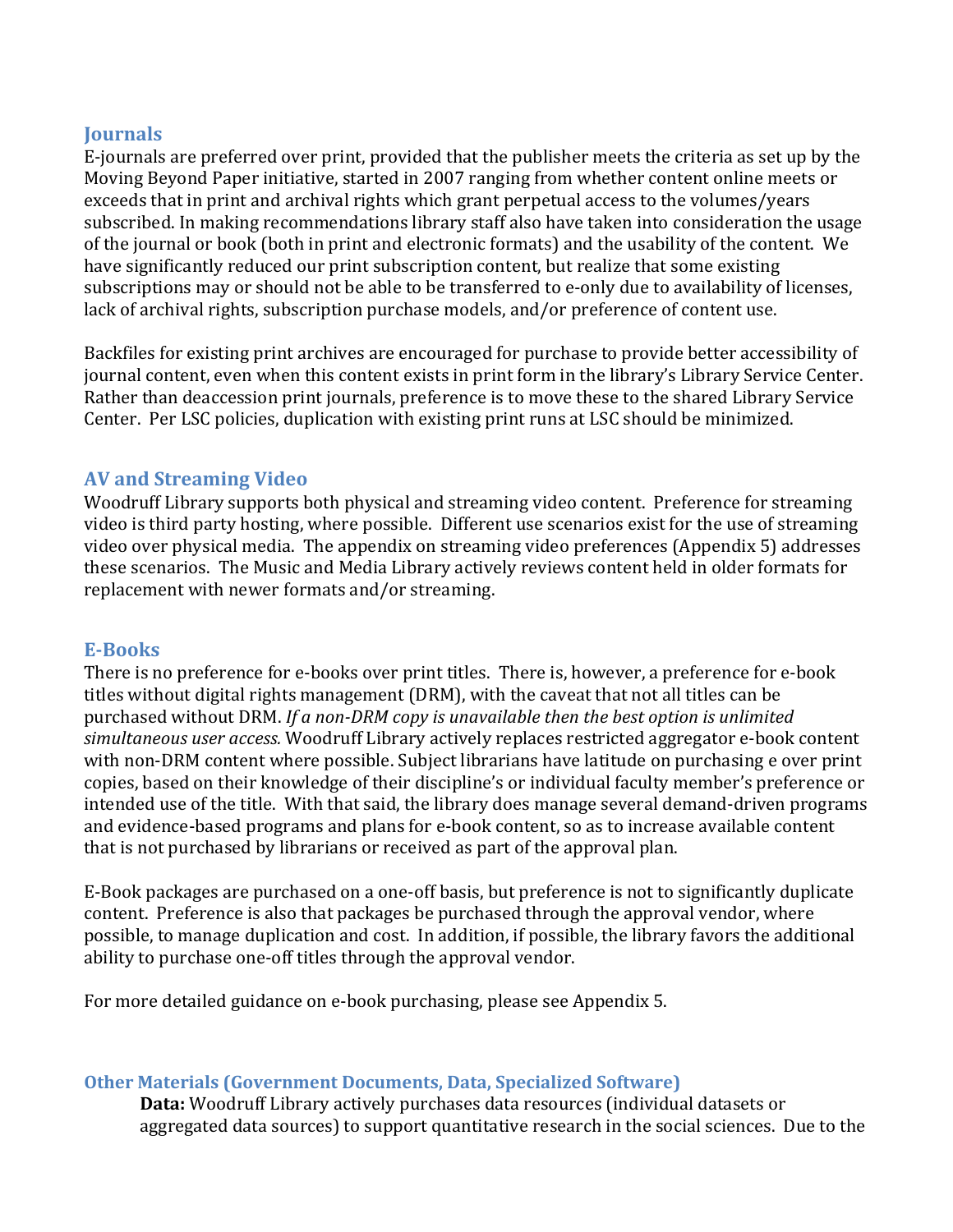inherent issues of cost, management and licensing, a separate policy is in place to guide the selection and acquisition of data resources. In addition to social science datasets, Woodruff Library supports the accessioning of primary source collections' raw content the purpose of text mining and/or natural language processing. The preferred method for accession is physical hard drives in lieu of a cloud-based method.

**Rare Physical Items:** Woodruff Library does acquire some rare and unique materials, often in concert with the Rose Library, to complete notable sets and collection strengths, particularly in Classics and Renaissance Art. Digitization of these collections is highly recommended.

**Textbooks:** Woodruff Library does not acquire, in general, textbooks. However, subject librarians may opt to purchase textbooks in their respective areas for housing in the Stacks or in Course Reserves.

### **Offsite/Onsite Collection Policy**

Please see **Appendix 1** for a description and outline of Woodruff Library's current onsite/offsite policy.

## **Methods of Acquisition**

Woodruff Library acquires the vast majority of print materials by way of numerous approval plans, of which YBP is the primary for English language materials. Foreign language approval plans are managed and profiled by relevant area studies subject librarians, and where appropriate by some other librarians. These approval plans are frequently revisited and assessed to ensure that needed research and teaching materials are acquired efficiently and cost effectively. In addition, Woodruff Library supports acquisition of materials through book fairs and other literary marketplaces to add to our foreign language collections. These avenues of acquisition can be invaluable for identifying and acquiring hard to find titles, titles with limited runs and/or distribution. In addition to library mediated and generated-purchases via firm orders, the library participates in several demand-driven plans and evidence based acquisition plans for e-books, streaming video and scores. For audiovisual materials, we also depend on several media approval plans, as well as streaming video aggregators, such as Kanopy.

## **Collaborative Collection Building**

The Woodruff Library actively collaborates with other libraries on campus to build and significant subject collections. Notable collaborations are with Health Sciences, in developing and managing a robust Life Sciences collection, the Rose Manuscript, Archives and Rare Book Library in expanding archival and rare book collections in relevant areas (in particular, Art History, US History, African American Studies and English Literature) and Pitts Theology Library (Religion). In addition, Woodruff Library also looks for opportunities to build and manage collaborative collections where appropriate with libraries outside of Emory, e.g., with its LSC partner, Georgia Tech, and with UGA (Latin American Studies). Woodruff Library participates in the Cross-Libraries Working Group to review, manage, and assess cross-library collection needs and initiatives (both print and digital) and the common good budgets. In addition, Woodruff Library participates in cross-national print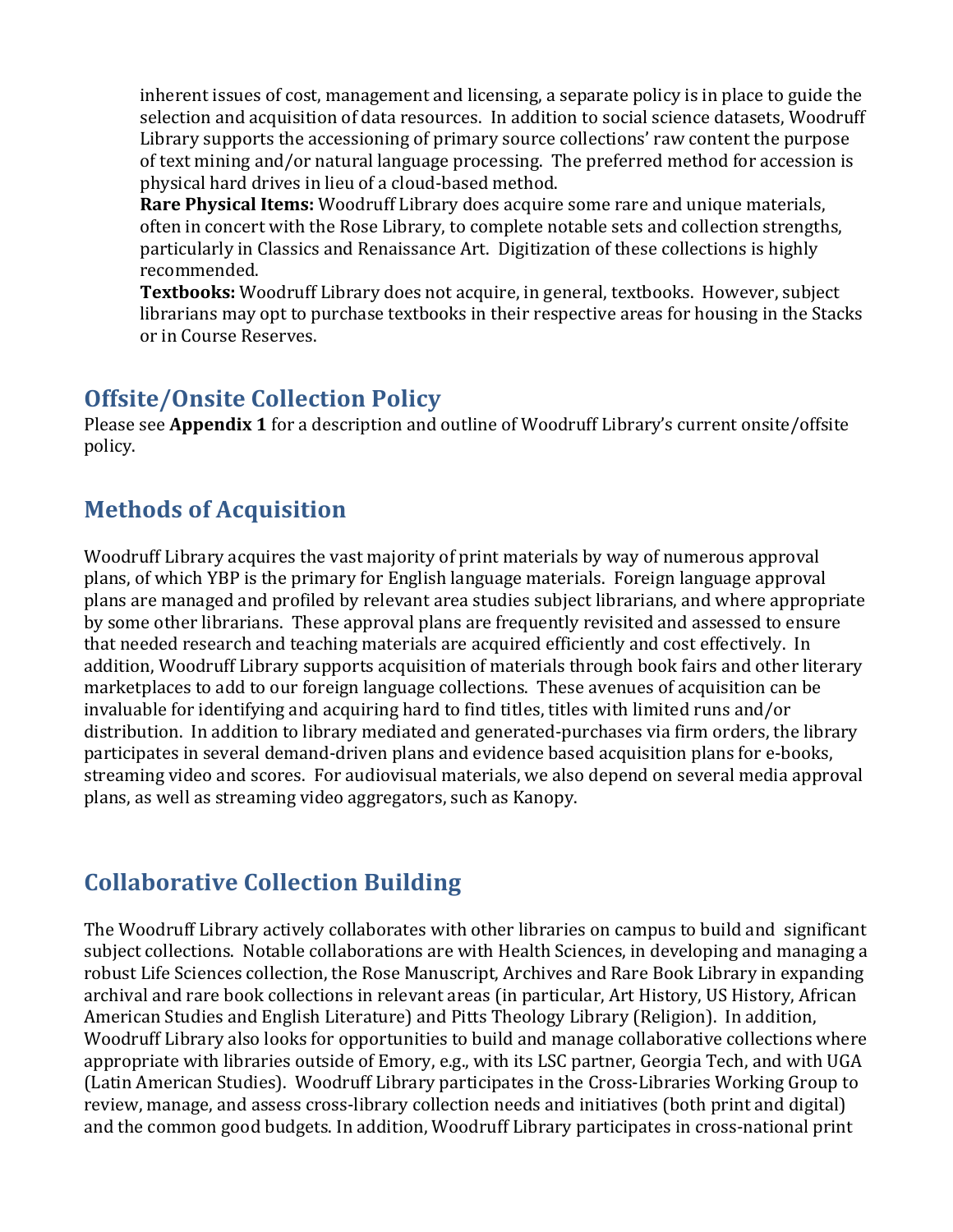preservation initiatives, including, but not limited to the Hathi Trust Shared Print Initiative and the ASERL Scholar's Trust. Emory also contributes to wider digital collections available on a number of third party platforms such as HathiTrust, Digital Library of Georgia and the Medical Heritage Library. Finally, Emory is a CRL member and contributes regularly to joint purchasing programs.

## **Preservation of Materials (Physical and Digital)**

### **Physical Preservation**

Frequently circulated materials that are identified as damaged, but not brittle, are typically rebound. Preservation routes brittle items to Collection Management for review by subject librarians. There are several options for disposition of said items (dependent on the publication of the material, market availability, and prior digitization), including the acquisition of replacement copies, digitization, and/or catalog enhancement via links to online repositories such as HathiTrust.

### **Digital Preservation**

Emory is a member of both Portico and CLOCKSS, which provide archival access to a significant corpus of digital content (including e-books, e-journals, and primary source documents) to which we have perpetual ownership granted by the vendor license. Preservation of local digital content (born-digital and digitized) is governed by the Digital Preservation Policy, approved by the Digital Collections Steering Committee and the Emory Library Cabinet.

### **Assessment**

Assessment of Woodruff's print and digital collections is an integral element of Collection Management. Such evaluation provides subject librarians and collection managers essential insight into the nature and use of our materials, and ensures that we are effective stewards of collection funds. Assessment takes on a number of related forms:

- COUNTER statistics, including turnaway data
- Print analyses of circulation, including in-house use
- EZProxy statistics (more granular data than COUNTER)
- Interlibrary Loan statistics
- Cost-per-use
- Survey and Focus Group data
- Departmental knowledge and expertise from the subject liaison

### **Digitization and Digital Preservation**

The library is committed to making its unique, rare and historical material accessible to its patrons and to the greater public and scholarly community, as well to ensuring that long-term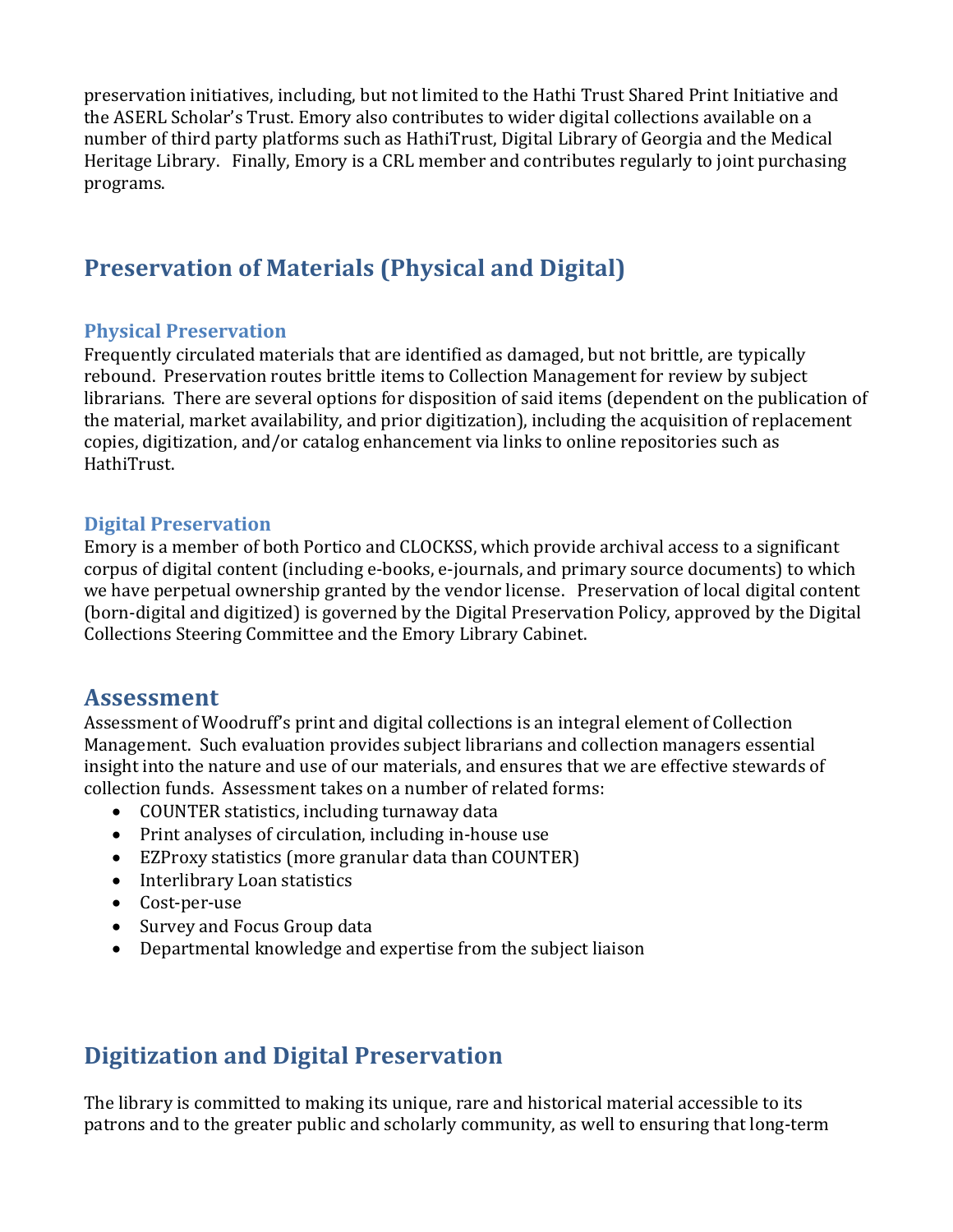preservation and support of Emory Libraries' digital content is maintained. Selection for materials for digitation and/or is based on traditional collection development principles including authority, originality, curricular and research relevance, timeliness, breadth and/or depth of coverage, demand, and support of Emory's distinctive collections.

Materials included in the Emory Preservation Repository are evaluated for broad and enduring value. Added value components to be considered include (a) degree of integration in an online environment,  $(b)$  intellectual control (metadata),  $(c)$  improvement of resource sharing,  $(d)$ advancement of collaboration,  $(e)$  enhancement of access,  $(f)$  intrinsic research value, and  $(g)$ rarity or uniqueness of assets/contents

Separate and more detailed policies outlining criteria and principles for preservation and digitization of both our print and born-digital collections are available **as appendices** to this policy**.**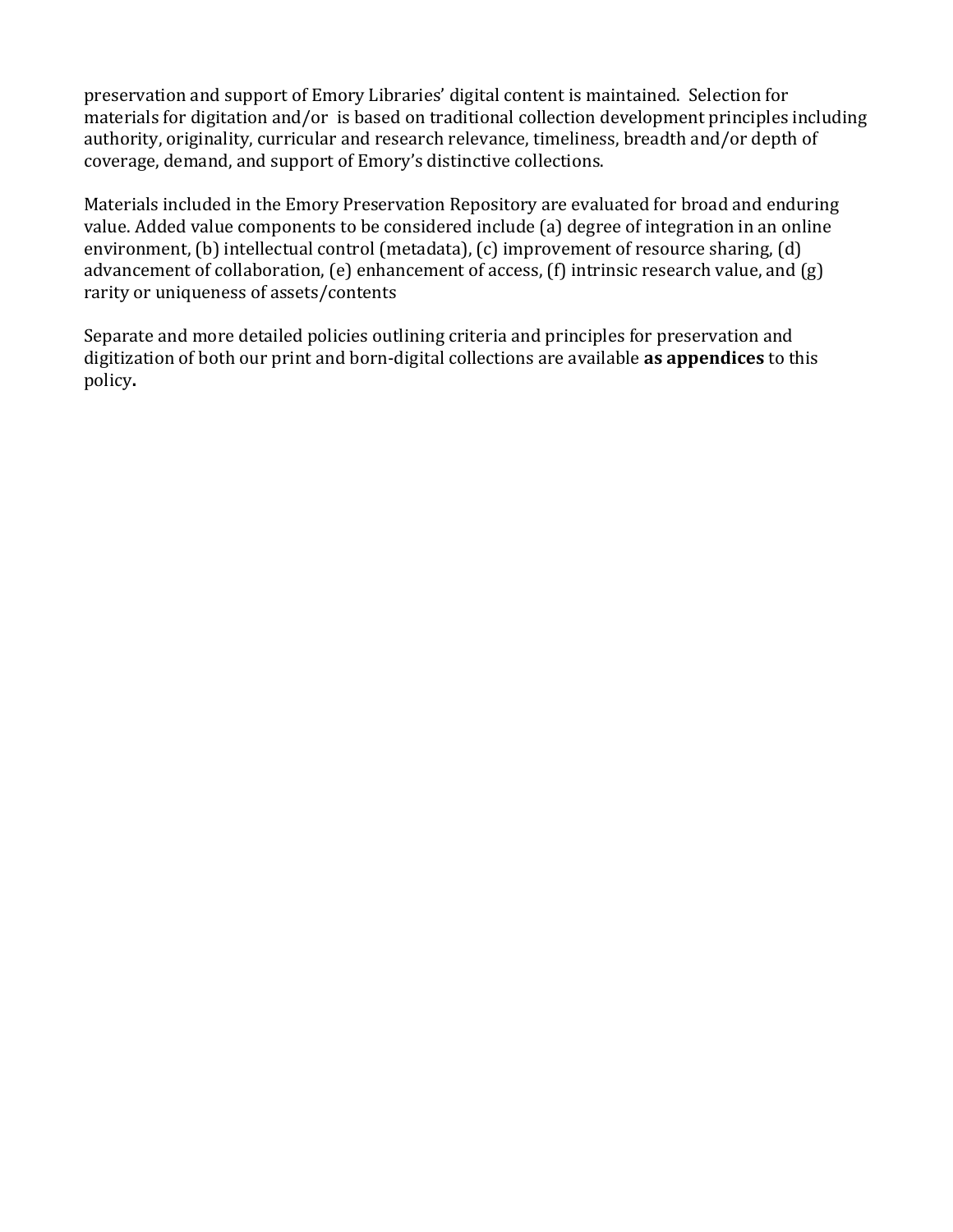# Appendix 1:

# Onsite and Offsite Collection Policy (LSC)

**Prepared by:** Chris Palazzolo, Chuck Spornick, Amy Boucher **Revision Cycle: 3 Years** Last Update: April 2018 **Next Update:** January 2019 **Most Recent Version:** 22 February 2018

Woodruff Library aims to provide patrons with a robust and well managed print collection, both offsite and onsite. To accommodate the growth of physical collections, the library must frequently systematically identify books and serials that are infrequently accessed and transfer them to offsite storage at the Library Service Center (LSC). In doing so, the library deliberately adheres to the following principles:

- $\triangleright$  Prioritize the use of the Woodruff Stack Tower for books and journals materials that are essential for high-use and key subject area
- $\triangleright$  Recognition of variations in use over different call number ranges
- $\triangleright$  Sustain a continuous workflow of items to the Library Service Center
- $\triangleright$  Maintain acceptable density levels in all floors of the stack tower.
- $\triangleright$  Keeping multi-volume sets intact
- $\triangleright$  Not sending materials to storage that insufficient metadata, as these materials become less discoverable when they are no longer browseable in the open stacks and difficult to easily request or retrieve from the LSC.
- $\triangleright$  Digital surrogates for print materials must be without any DRM. In-house use and sufficient, comparable electronic availability will be considered before moving reference items to the LSC.
- $\triangleright$  Items or selected call number ranges designated by faculty or graduate students to remain in the stacks, even if they would otherwise meet established criteria.
- $\triangleright$  Older, fragile materials may be better preserved in the environmental conditions maintained at the LSC.

### **Current Criteria and practices are as follows (approved in Spring 2013)**

**Monographs** with publications dates more than 35 years old (less at the discretion of the subject librarian) and not acquired within the last 10 years, with no circulations or in-house for 10 years. Note that this criteria allows us to maintain (with a slight surplus) current print ingest patterns for the Woodruff Stacks Tower. Multi-volume sets should remain in the Stacks if any of their volumes have had any circulation within the last 10 years. Multivolume sets are those that are held together under the same call number range.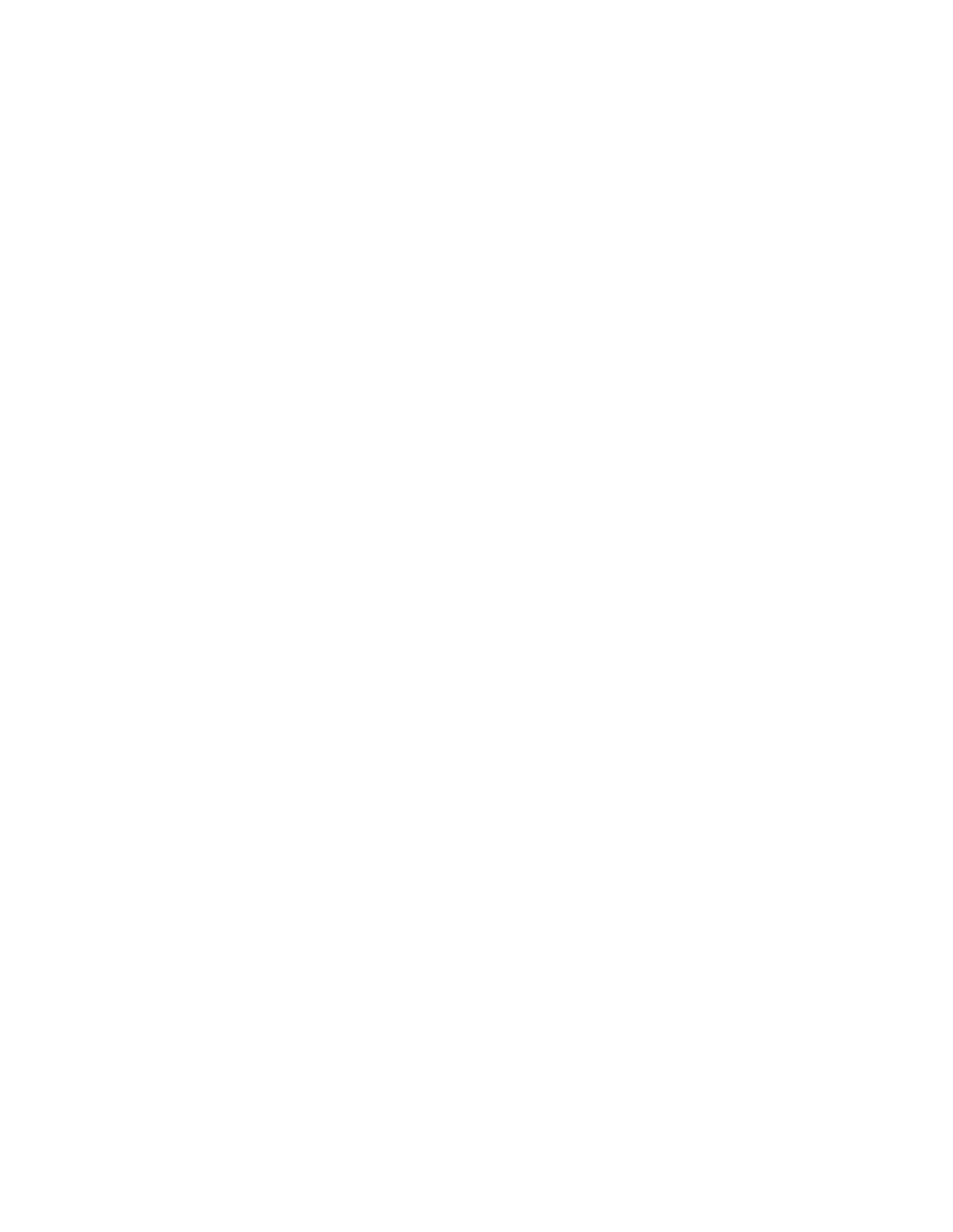# Appendix 2:

## Open Access Collection Development Policy

**Prepared by:** Lisa Macklin and Chris Palazzolo **Approved by CM:** June 2016 **Revision Cycle: 3 Years Next Update:** June 2019 **Most Recent Version: 22 February 2018** 

### **Purpose**

#### **Open Access and Collections**

The following policy, drafted by Collection Management and the Office of Scholarly Communication, outlines basic policies and principles regarding the addition of open access content to supplement Woodruff Library's current collection development policy, as well as the support of emerging Open Access monograph and journal programs and models. The policy is divided into two parts: (1) financial support for open access initiatives, and (2) identification and selection of open access content for addition to the collection and OPAC.

Woodruff Library committed to the support and promotion of open access by way of providing open access materials in our collection and supporting open access publishing efforts of faculty members and the greater research and publishing community. These open access materials enhance and supplement traditional resources that are purchased/owned, leased or created by the library.

### **Support of OA Collection Initiatives**

Numerous new and innovative open access initiatives from established and new publishers and presses (e.g. http://oad.simmons.edu/oadwiki/Publishers of OA\_books) are being marketed and plioted. There a number of models emerging in this area.

The following guidelines should inform selectors and collection managers as to what content *initiatives are to be supported by Emory's libraries. Funds for support of these initiatives will likely come be requested from the Common Good fund.* 

- The content should be within our current collection development guidelines (i.e, would we purchase this content if it were fee-based to support the curricular and research needs of the Emory Community)? *Note that there are cases that even when content may not match Emory curricular needs that Emory may support due to the general nature of the initiative.*
- A sustainable and equitable business model that does not require exorbitant costs on the part of the author or the library
- Library financial support should be based on a cost/content ratio (fees compared in proportion to the content received)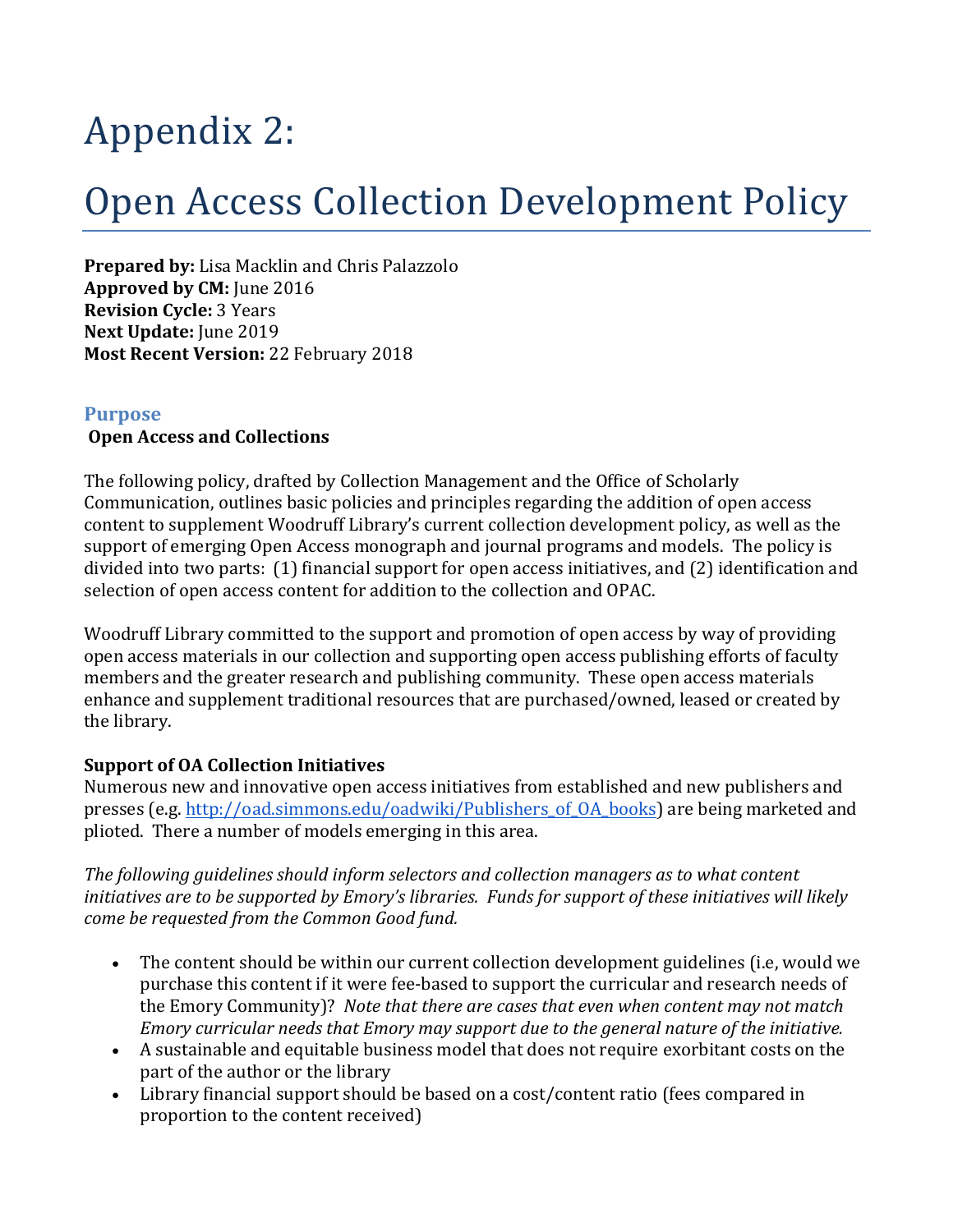- The company/organization providing the OA content should be reputable and follow the OASPA Code of Conduct (http://oaspa.org/membership/code-of-conduct/)?
- The publisher/provides includes a preservation policy in place for the preservation of their open access titles
- For for-profit publishers with open access branches, see note below re: support of individual researchers/scholars.

Support of each model will be reassessed on an annual basis to determine If terms of agreement or support (financial or otherwise) are still beneficial to Emory.

### **Support for Individual Faculty/Researchers**

Although Emory Libraries may not be able to financially foster or support library participation in all notable initiatives, the Library may support individual authors efforts to publish open-access monographs or journal articles. Emory University's Open Access Publishing Fund provides funds to make it easier for Emory authors to publish in eligible open access (OA) journals and books when no alternative funding is available. For eligibility and criteria, please see https://open.library.emory.edu/authors/oa-fund/. For example, Emory may provide some subvention funds for authors wishing to publish with for-profit publishers, such as Springer and Cambridge, who have established new open monograph initiatives. *Emory will not provide general funds to these for-profit initiatives.* 

### **Open-Access & Open-Resource Collection Additions**

Note that the policies for ingesting below currently refer primarily to Woodruff collection policies, but could easily be adopted by other libraries.

Relevant open access content identified as within our collection development policies will be added to our collections in the same way as purchased content. As emphasized above, the content should be in line with our current collection development guidelines.

Requests for OA Journals are not required as Emory Libraries have activated the Directory of Open Access Journals (DOAJ) as a target in SFX, and these titles are included in DiscoverE. For other content, including open access digital projects and monographs, the following procedures should apply. Please note that all content from supported initiatives will be added to the catalog, and need not be requested. Some of these titles or collections may not have MARC records associated with, but rather other metadata schema (e.g., Dublin Core), and may require a crosswalk into MARC21. A workflow with Technical Services will be established to best manage the incorporation of such records into ALMA.

- Requests should go through CMTAG, as we are committing staff time to catalog and manage
- Rather than requests for individual open access monographs, it is recommended that entire publisher content (or subject collections) be requested through CMTAG
- Weeding of content (i.e., no longer functioning links to content) should take place concurrently with other link checks in the ILS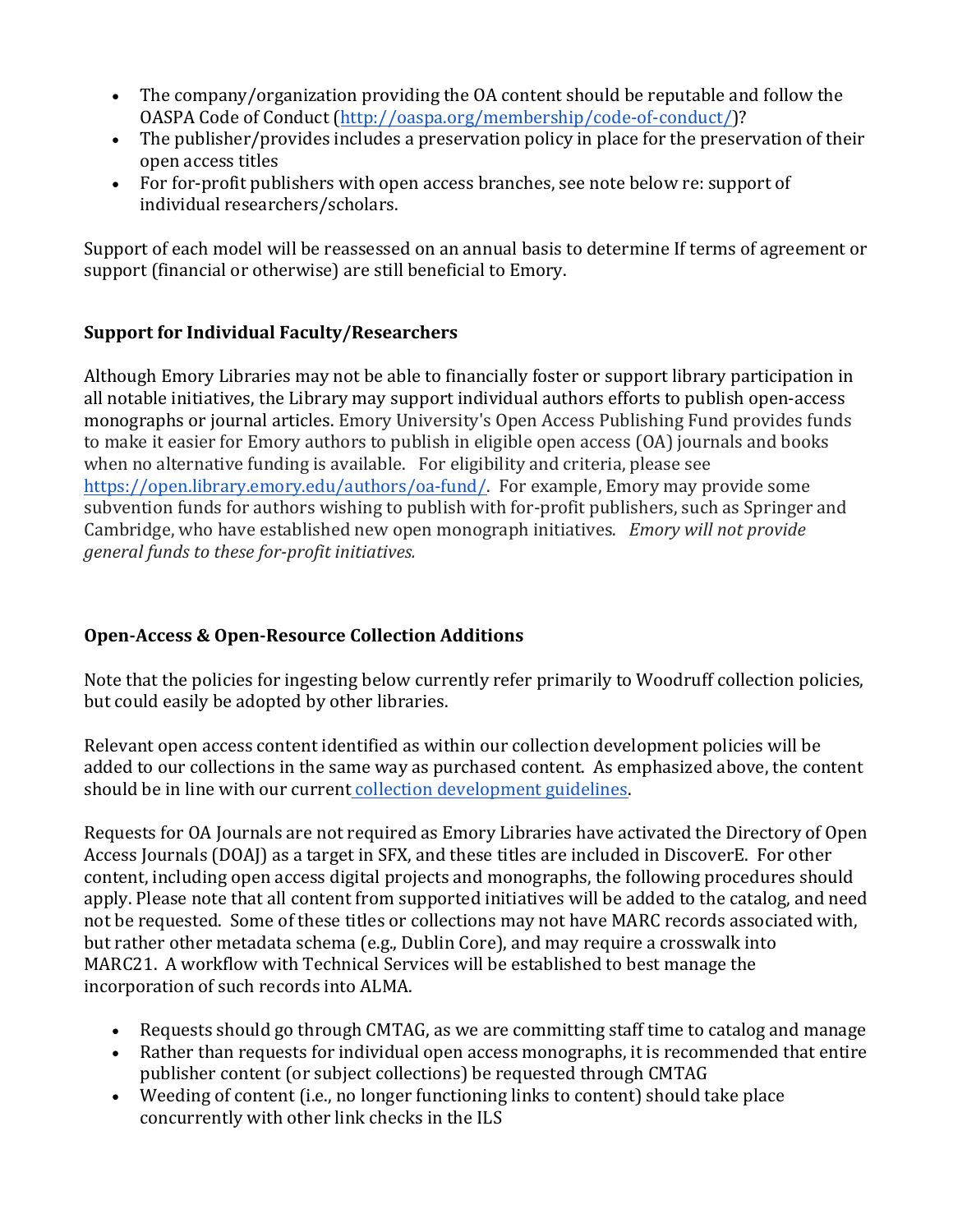- Open-access monographs authored by Emory faculty should be considered for local preservation.
- All titles in the Directory of Open Access Books (DOAB) should be catalogued (3,364 titles).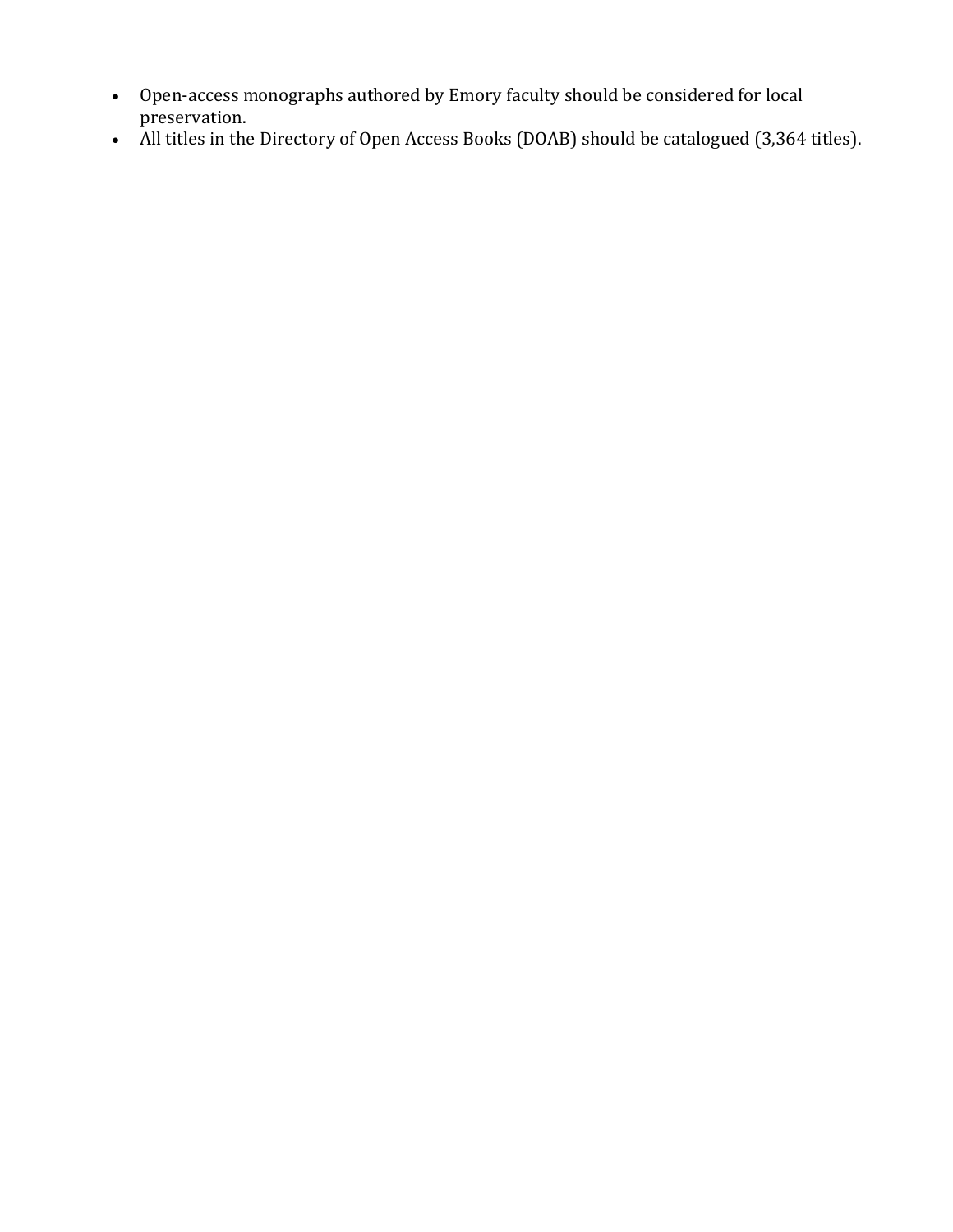## Appendix 3: Research Data Collection Guidelines

**Prepared by:** Rob O'Reilly, Chris Palazzolo, and Lisa Macklin **Approved by CM: March 2017 Revision Cycle: 3 Years Next Update:** March 2020 **Most Recent Version:** 22 February 2018

- 1) Collection Development:
	- a. As with other purchases of digital resources, the process for purchasing data resources involves librarians, Collection Management, and Electronic and Continuing Resources (ECR).
	- b. Librarians across all areas work with faculty and students to determine data needs and identify data resources for purchase. As part of the process for purchasing data, the appropriate librarian(s) will do an initial review of a requested data resource in terms of its potential uses and will contact the vendor about terms of use and costs, including options for campus-wide access to the resource.
	- c. If campus-wide access is not an option, the purchase request will not be sent to  $CMTAG$ , and the appropriate librarian(s) will inform the requester that Library purchasing guidelines only support purchasing materials with campus-wide access.
		- i. If, however, the data are requested by the Business School, then the decision whether to pursue purchasing data when campus-wide access is not an option will reside with the Director of the Business Library.
	- d. Negotiation of final license terms will be handled by Electronic and Continuing Resources, with input from the appropriate librarian(s) as to the suitability of license terms for scholarly purposes. For data requested by the Business School, license negotiation may be handled by the Director of the Business Library.
		- i. Data that can be made available for campus-wide use can be funded through Library funding sources, and the purchase request will be vetted through CMTAG.
		- ii. The option of campus-wide access for a data resource should always be pursued. When data can only be made available for use by specific individuals or departments, those individuals and/or departments should fund the purchase.
		- iii. If campus-wide access is an option but the review of license terms by ECR concludes that the terms of use are not consistent with Library and university policies, then the Library will not be able to purchase the data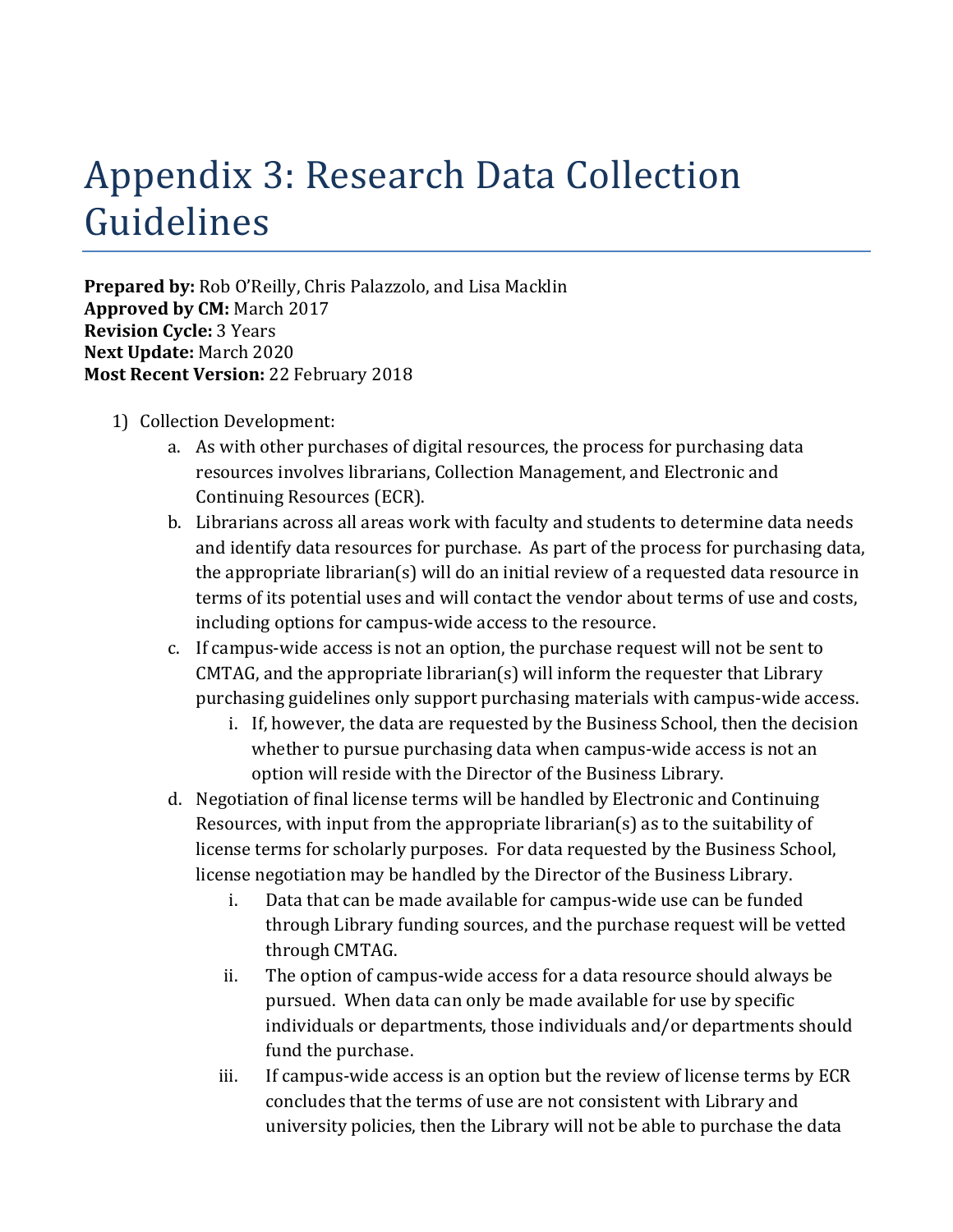and the appropriate librarian(s) will notify the requester. The appropriate terms of use are defined in the Emory University Libraries Licensing Checklist (August 2015) and the Data Addendum (March 2016). Likewise, if the costs of campus-wide access are prohibitive, the appropriate  $\frac{1}{\pi}$  librarian(s) will notify the requester that the Library will not be able to purchase the data.

- a. If, however, the data are requested by the Business School and the Business Library is handling the license negotiations, final determination of whether license terms are acceptable will reside with the Director of the Business Library.
- iv. Licensing questions can be vetted by the Scholarly Communications Office if needed.
- v. If the Libraries are splitting the cost of a purchase with a department, the vetting and negotiation of any license will be handed by the ECR team, or by the Business Library when the request is from the Business School.
- vi. If the Libraries are splitting the cost of a purchase with a department, the data themselves must reside within the Library or on a Library server if they are not otherwise accessible through an on-line interface.
- 2) Location and Manipulation:
	- a. Faculty and students requiring assistance with locating data and getting them into a usable form should contact Emory's Center for Digital Scholarship (Rob O'Reilly).
- 3) Data Management:
	- a. Faculty and graduate students who have a need to manage and store their own research data should contact the Scholarly Communications Office for more information (Jen Doty - http://web.library.emory.edu/researchlearning/scholcomm-datamgmt/research-data-management.html).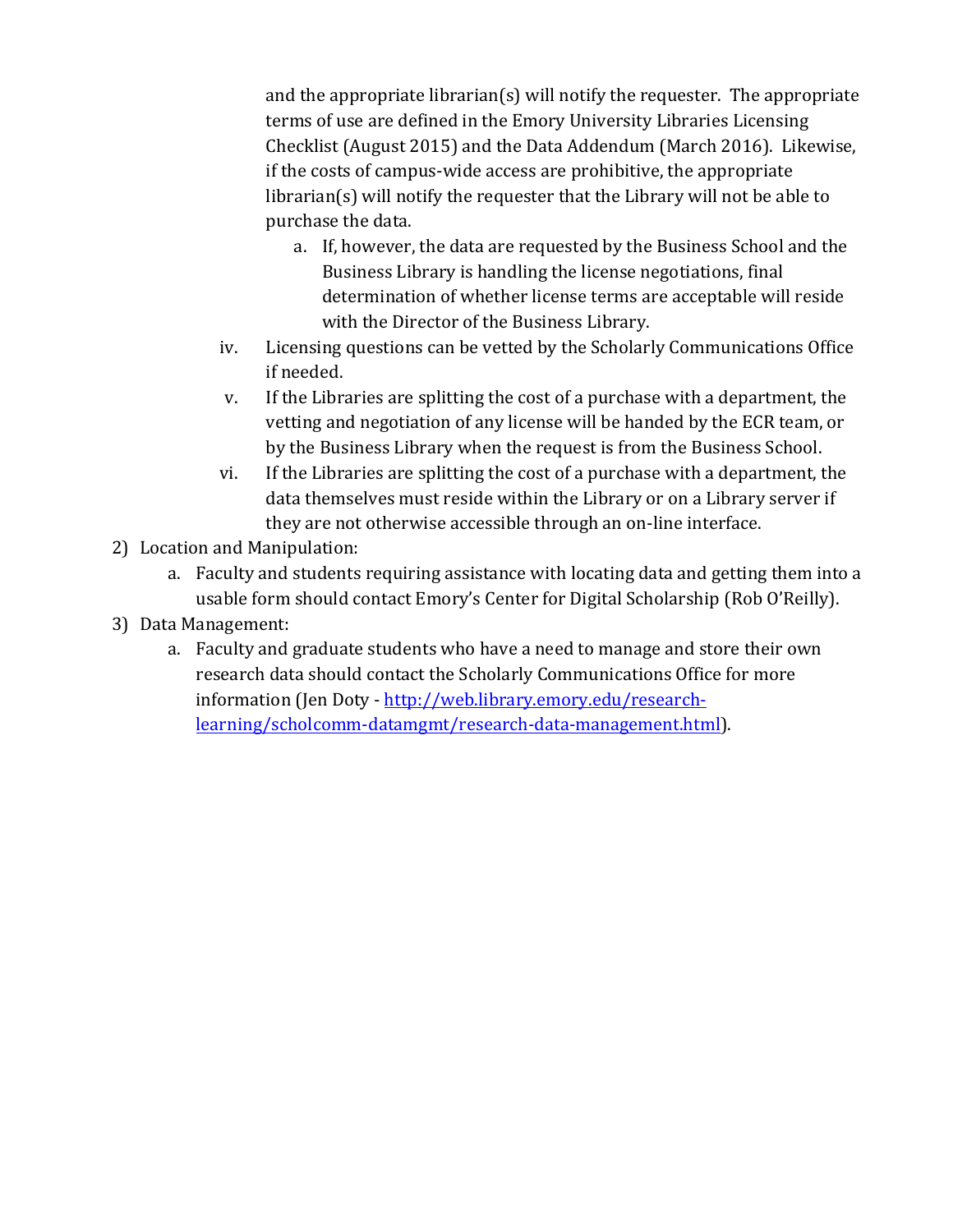# Appendix 4: Gift Books Policy

**Prepared by:** Chuck Spornick and Chris Palazzolo **Approved by CM:** March 2018 **Revision Cycle: 3 Years Next Update:** March 2021 **Most Recent Version: 22 February 2018** 

### **Gifts-In-Kind Policy**

The Emory University Woodruff Library welcomes gifts of books, manuscripts, music, and other research materials. It is, in part, through such generosity that the Libraries are able to add depth to the academic resources available to our community. Particular interest is paid to scholarly, current, or rare items in good physical condition. The following guidelines are offered to assist donors andor subject librarians working directly with donors. Based upon these criteria, the University Libraries retain the right to accept or decline all potential gifts.

### **I. General Guidelines**

Due to the high costs of managing the gift process, the Libraries' goals in accepting gifts are to acquire only materials which are highly relevant to the university's needs. All potential gifts will be evaluated by subject expert librarians in accordance with the collection development policies of the Emory University Libraries. Potential gift items will meet one or more of the following criteria:

- Support the University's current and evolving curriculum and academic disciplines;
- Sustain the research needs of faculty and students;
- Augment collections of depth;
- Enhance the unique and noteworthy holdings of
- Emory University Libraries special collections.

### **Types of Donations that are Generally Considered Inappropriate**

- Materials that are not in good physical condition, e.g., contain mold or mildew, tears, stains, water damage or are in any way impaired in a manner that results in limited or restricted use. These are potentially harmful to existing collections.
- Large museum type artifacts. Such items cannot be accommodated by the Libraries.
- Materials that require significant restoration or conservation or unique storage, unless accompanied by appropriate funding.
- Gifts on which a donor places restrictions that will negatively affect access to and use of the materials.
- Textbooks.
- Popular trade paperbacks.
- Single issues of periodicals or broken runs of bound periodicals, unless they fill gaps in our current collection.
- Outdated, superseded titles.
- Outdated media formats such as LPs, cassettes, etc.
- Materials which duplicate current holdings.
- Photo copies/facsimiles of original materials.

### **II. Process for Accepting Gifts**

1. Donors will provide a title list and description of any gift before it can be considered. In the absence of such documentation, the Libraries may require on-site evaluation of the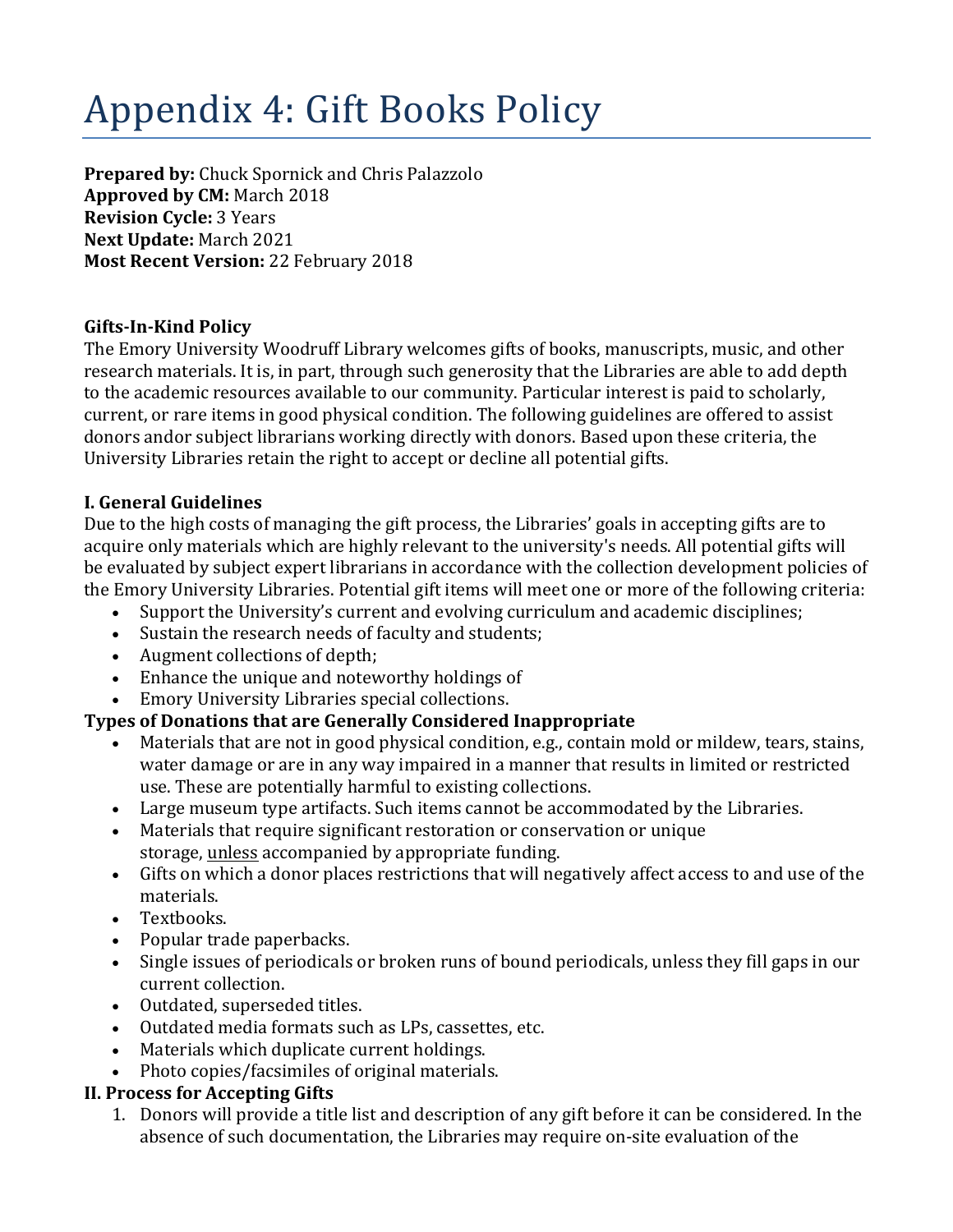collection by subject area specialist or other library staff before a determination to accept can be made. These expert individuals will evaluate potential gifts for appropriateness to the collections.

- 2. Gifts delivered without prior arrangement or contact with the Libraries' acquisitions and gifts staff or staff listed above may not be accepted or acknowledged.
- 3. Potential donors of materials should contact the Head of Collection Management, Dr. Chris Palazzolo (cpalazz@emory.edu).

### **III. Disposition of Gift Materials**

- 1. Per library policy, no duplicate materials will be added to the collection.
- 2. With the exception of some archival materials, all gifts added to the collection will be cataloged and listed in the Libraries' online public catalog. Archival materials are principally accessible through electronic finding aids as published by the University Libraries.
- 3. Preference is for a local note to be added to the catalog record to acknowledge the provenance of the gift, rather than a book plate.
- 4. Due to lack of space in Emory' stacks, most gift materials that are added to the general collections are sent to our offsite Library Service Center. These items are retrievable and can be requested by way of the library catalog.
- 5. Gifts that are not added to the collection may be disposed of in one of the following ways:
	- $\circ$  If of artifactual value, they may be sold to a specialty book dealer, a general used book dealer, or donated to charitable organizations focusing on book donations, and the proceeds used to support future acquisitions for the University Libraries' research collections.
	- $\circ$  All other unaccessioned gifts may be sold through the University Libraries periodic book sales, given to other libraries, various charities, or recycled. Proceeds from book sales may be used to support future library activities or acquisitions for the University Libraries' research collections.
	- $\circ$  Only in special circumstances, and if arranged in advance, may items be returned to donor.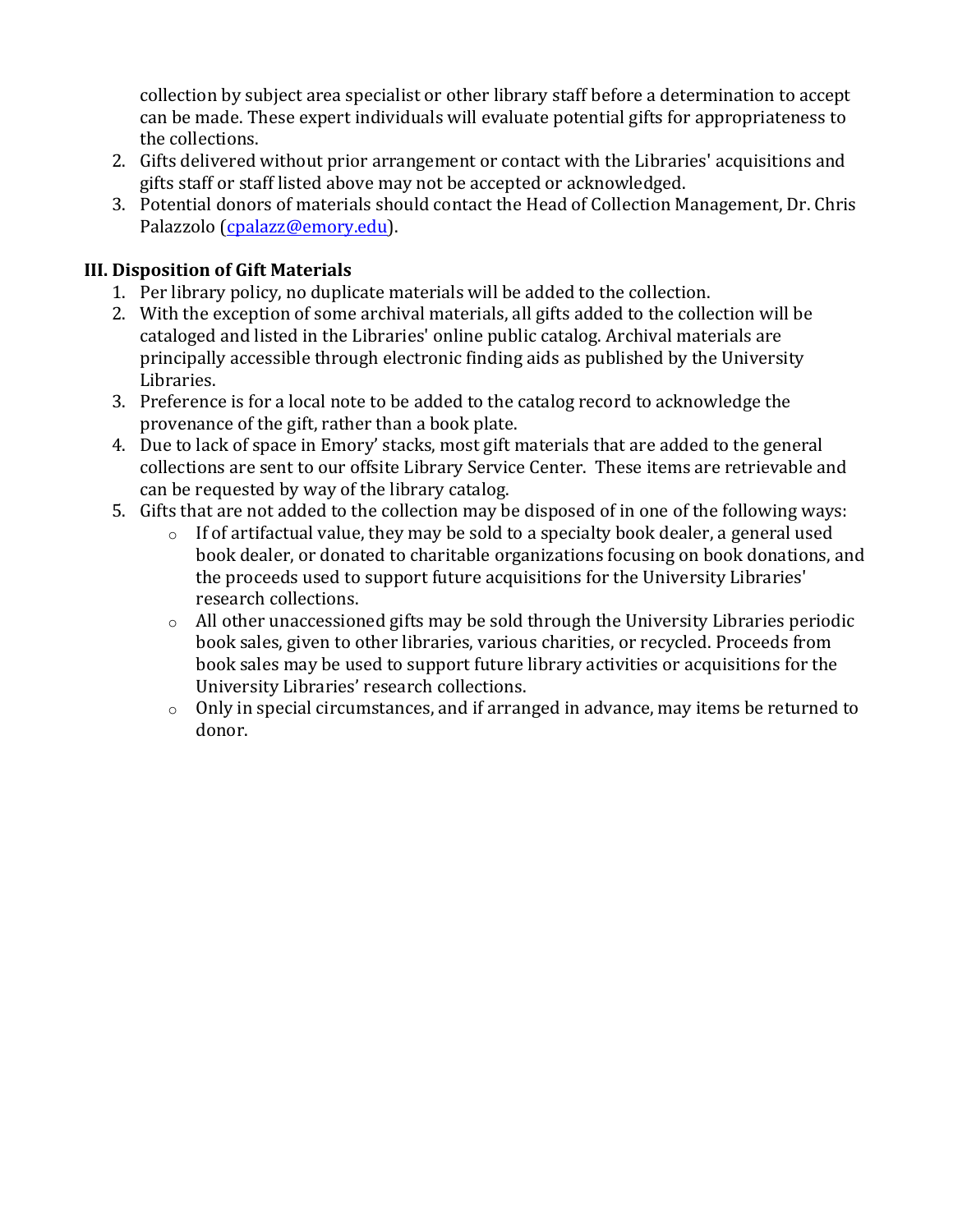# Appendix 5:

## E-Books and E-Journals Principles and Considerations

**Prepared by: Chris Palazzolo Approved by CM: March 2016 Revision Cycle: 3 Years Next Update:** March 2019 **Most Recent Version:** 22 February 2018

In deciding upon the purchase of individual e-books or e-book packages, certain considerations should be noted and questions asked:

- What digital rights management software, if any is being used?: are there limitations on downloading, copying, pasting, and general access?
- What is the downloadable formats for titles?: PDF is the most widely accepted, but some providers are providing epubs and other formats.
- How can titles be accessed?: Are titles downloadable and readable via a commercial ereader?
- Is content restricted to a proprietary platform?
- Almost all vendors allow for chapter downloads, but not all allow downloads for **entire books**.
- Duplication with print materials or other e-titles
- There will definitely be implications with DDA; omitting/excluding titles from **packages**. Can we work with YBP on this issue?
- **Use statistics**: Ability to retrieve robust, accepted measures of content use.
- Reserves: Ability to utilize e-book content in Reserves
- **Interlibrary Loan:** Is content able to be shared with other libraries? If so, how much content?

### With these considerations in mind, Woodruff Library prefers the following:

- $\checkmark$  Portability between devices, with publishers and aggregator platforms using nonproprietary formats for their ebooks.
- $\checkmark$  Consistency of content across the print and electronic format and the incorporation of corresponding supplementary material
- $\checkmark$  Working jointly with publishers and aggregator platform vendors to develop standards for printing, copy/paste, and saving of ebook content.
- $\checkmark$  Quality Full-level MARC bibliographic records
- $\checkmark$  The Interlibrary Loan process or comparable way to lend and borrow ebooks between libraries.
- $\checkmark$  Perpetual access to purchased and/or subscribed content.